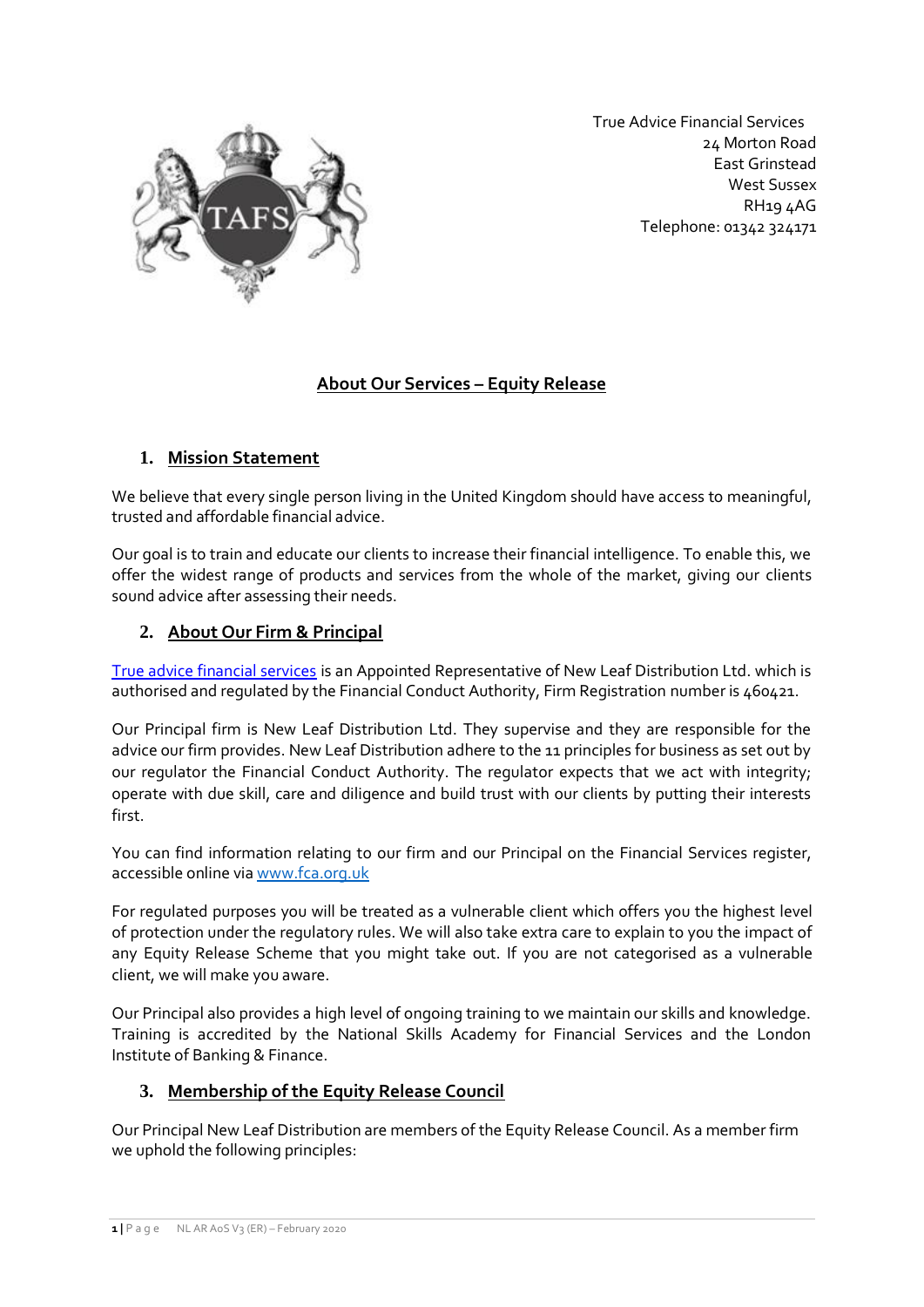Ensure that all our actions promote public confidence in equity release as a potential retirement solution.

- Act at all times in utmost good faith
- Communicate high expectations for equity release outcomes in all their dealings.
- Ensure conflicts of interest are managed fairly and reduced to the lowest practical level.
- Exercise due skill, care and diligence in all that they do an uphold the standards set out by their professional bodies at all times.
- Always act with the best interests of their clients being paramount, treating customers fairly in all their actions.

#### 4. **Our Services**

We are able to advise on the following areas of financial planning based on your current needs and objectives:

- o **Equity Release** e.g. a lifetime mortgage or home reversion plan
- o **General Insurance** e.g. building & contents or private medical insurance.

Our recommendations are based on a personal, comprehensive and fair analysis of the market.

We also offer services for investments and pensions. Plus regular mortgages and pure protection products. If any of these services are of interest to you, we can provide you with a separate agreement if this is applicable to you.

Our approach when providing advice to you:

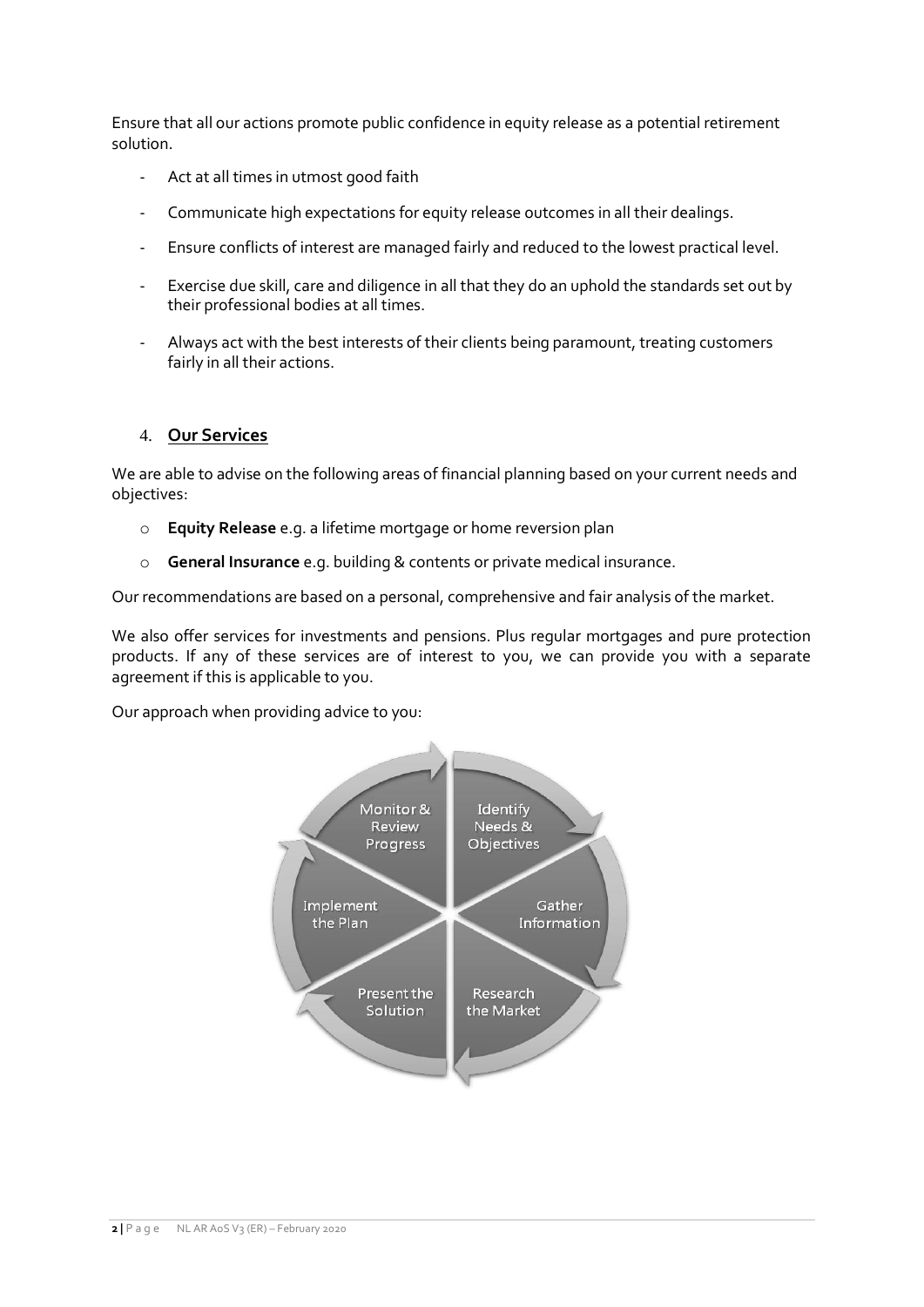## **5. Fees for our Services**

#### **Equity Release including Lifetime Mortgage & Home Reversion Products**

For Equity Release **a fee up to £1995,** broken down as follows:

o In respect of undertaking research on your behalf and providing you with a recommendation. o Acting on your behalf and processing our mortgage recommendation into an application. o In respect of acting on your behalf and processing your mortgage application through to Offer £ **On Commitment** £ **On application £ On offer**

The above amounts exclude VAT. Where VAT is payable on these amounts a VAT invoice will be provided.

You will receive an illustration with all fees, including any lender procuration fees, being charged. This will not be offset against any advisor fees charged.

**Refund of fees –** Fees are non-refundable.

## **Personal, General Insurance & Business Protection**

There is no up-front fee for assessing your personal and/or business needs. If we arrange a policy on your behalf, we will receive commission from the insurance company selected. This will be disclosed to you on a document known as an illustration.

If commission is paid from a recommended product and is cancelled, after the cancellation period, and this results in commission having to be repaid then we reserve the right to charge a fixed fee of £300+vat or the actual commission clawback amount (if lower than this sum).

## **6. What to do if you have a complaint**

If you wish to register a complaint, please contact us:

In writing to: New Leaf Distribution Ltd, Complaints Department, Princess Caroline House, 1 High Street, Southend on Sea, Essex, SS1 1JE.

Or by phone on 01702 431130 or by email at complaints@newleafgroup.co.uk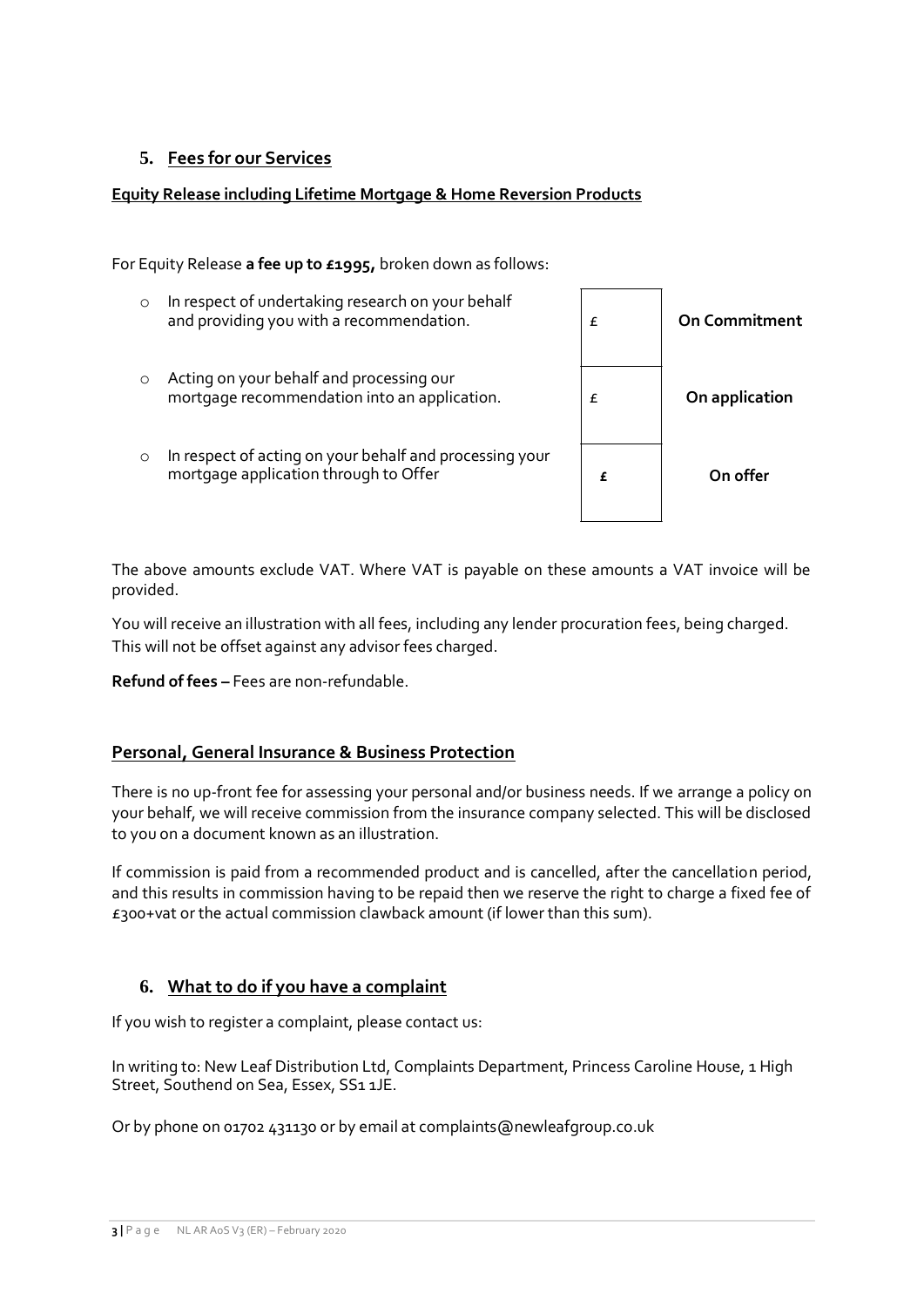If you cannot settle your complaint with us, you may be entitled to refer it to the Financial Ombudsman Service. You can contact the Financial Ombudsman Service: by email at complaint.info@financial-ombudsman.org.uk Or by phone on 0800 023 4567 or 0300 123 9 123.

# **7. Are we covered by the Financial Services Compensation Scheme (FSCS)?**

We are covered by the FSCS. You may be entitled to compensation from the scheme if we cannot meet our obligations. This depends on the type of business and the circumstances of the claim.

Further information about compensation scheme arrangements is available from the FSCS or on request from your advisor.

## **8. Your Privacy Matters**

Information on how we process your data, your data rights and our approach to marketing can be viewed online: http://www.newleafdistribution.co.uk/privacy.asp

A brochure version of our privacy notice is also available and can be sent to you electronically or printed by request.

#### Consent to Gather Special Category Data

It might be necessary for us to collect more sensitive information (such as health or lifestyle information) which is called special category data. This is to allow us to provide our financial advice service to you. This is where we need to gather your consent to the collection and processing of this data. You can withdraw your consent at any time to us processing this data, however, this may mean that we can no longer provide you with advice and recommendations you require. Please give consent by ticking below:

1<sup>st</sup> Client  $\, \mathbf{\Xi}^{\mathsf{nd}}$  Client  $\Box$ 

#### **Electronic Marketing**

We may want to send you relevant marketing electronically from time to time. If you do not wish to receive electronic mail marketing then please tick the box below to opt out.

I/we do not wish to receive electronic mail marketing of other relevant products or services  $\Box$ 

You can update your marketing preferences at any time by contacting your adviser.

## **9. Client Agreement**

You agree to pay any fees as set out under section "5. Fees for our Services" as they become due.

You agree to True Advice Financial Services obtaining verification of your identity in line with the requirements of the Proceeds of Crime Act 2002 and the Money Laundering Regulations 2007 and revised 2011. You agree to provide verification of your identity before True Advice Financial Services are able to complete any transactions. You agree that True Advice Financial Services reserve the right to seek independent verification of our identity from a third party and on an ongoing basis if necessary.